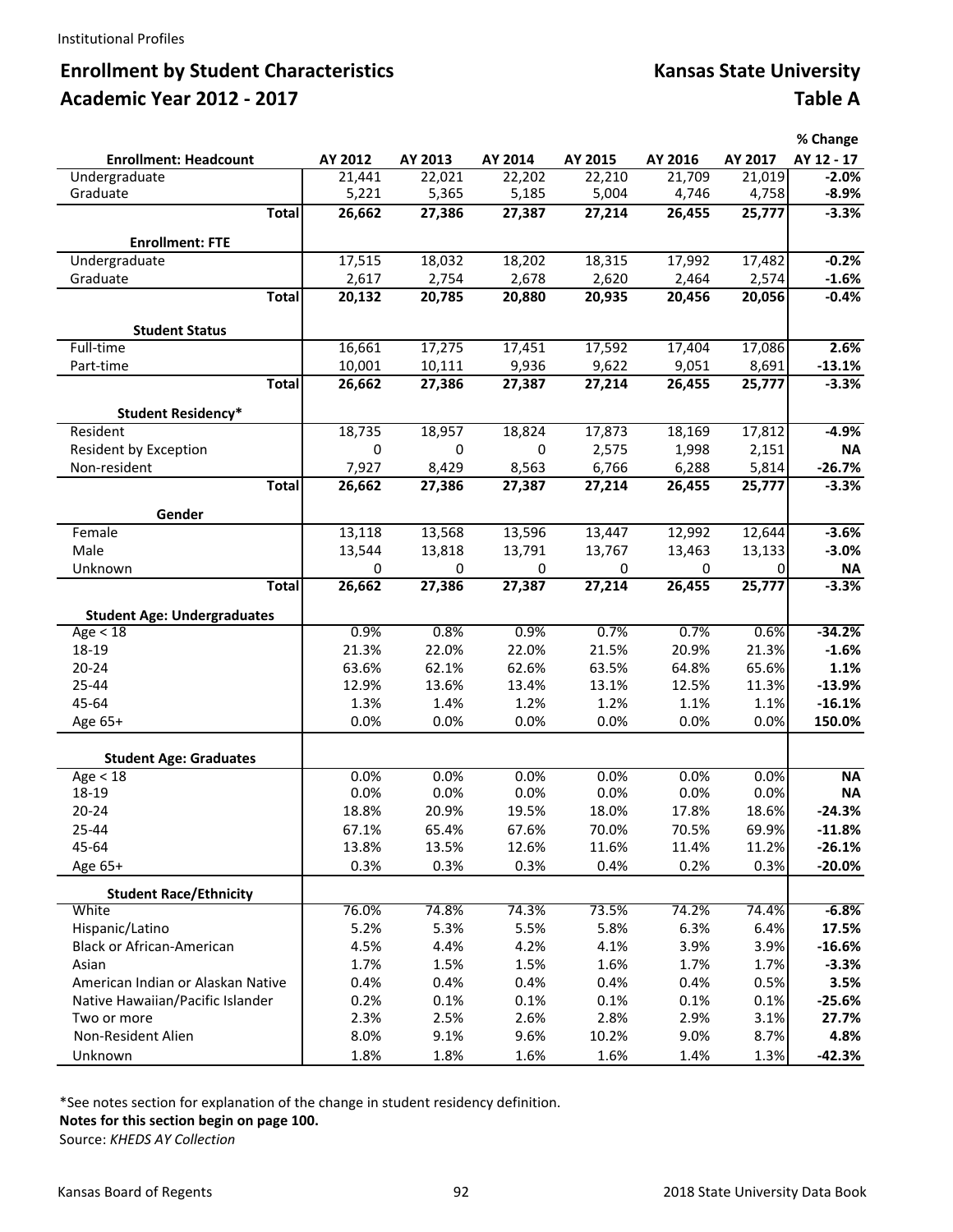# **Enrollment by Student Characteristics Kansas State University Academic Year 2017 Table A**



## **Enrollment by Age ‐ Undergraduates Academic Year 2017**

**Enrollment by Race/Ethnicity Academic Year 2017**



**Notes for this section begin on page 100.** Source: *KHEDS AY Collection*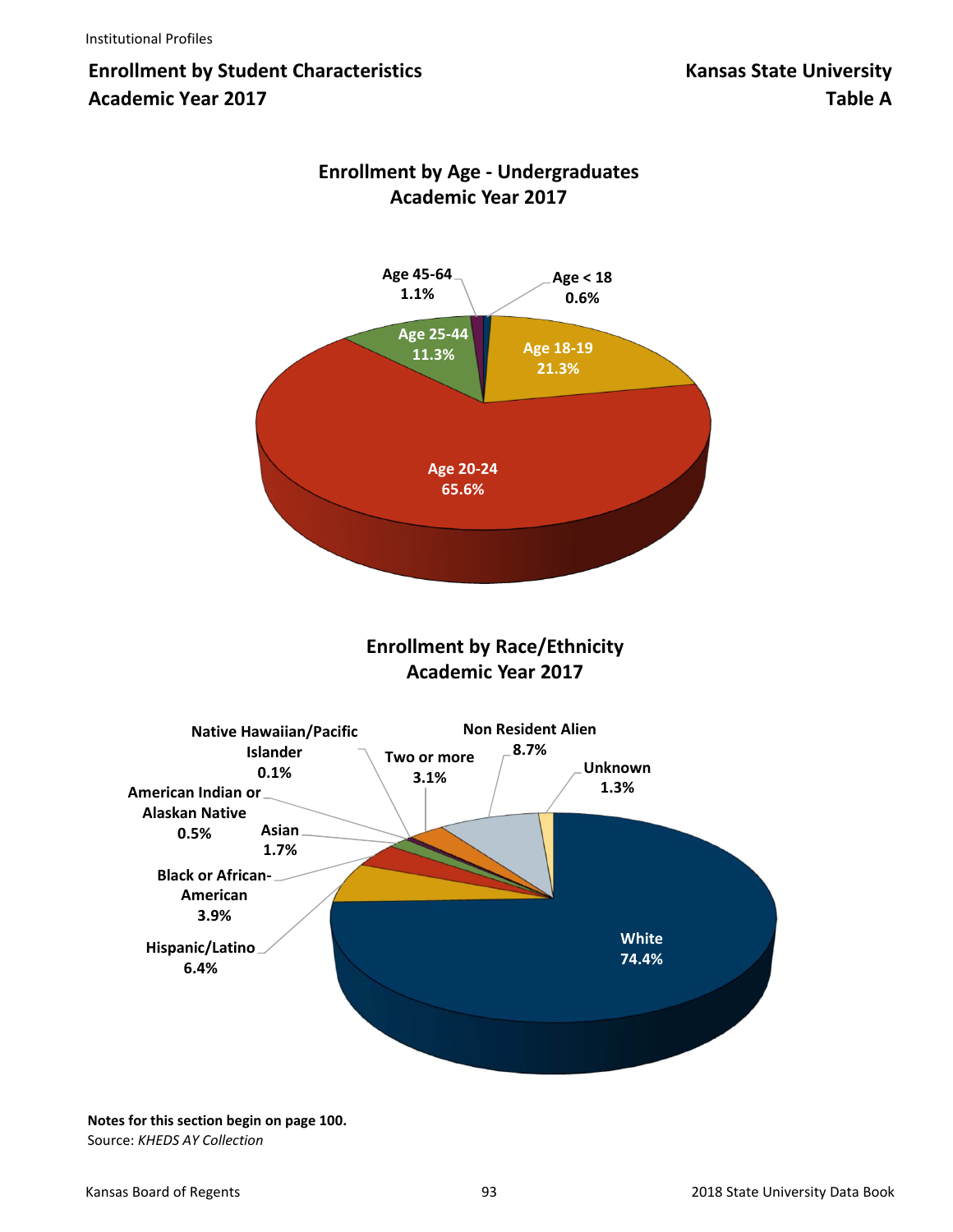#### Institutional Profiles

## **Enrollment by Student Characteristics Kansas State University Fall 2012 ‐ 2017 Table A Academic Year 2012 ‐ 2017**

|                                  |                  |                  |                  |                  |                  |                  | % Change               |
|----------------------------------|------------------|------------------|------------------|------------------|------------------|------------------|------------------------|
| Category                         | <b>Fall 2012</b> | <b>Fall 2013</b> | <b>Fall 2014</b> | <b>Fall 2015</b> | <b>Fall 2016</b> | <b>Fall 2017</b> | Fall 12 - 17           |
| <b>Occupancy in Univ. owned</b>  | 5,493            | 6,007            | 5,548            | 4,947            | 5,283            | 4,822            | $-12.2%$               |
| housing & Pct. to Total Enroll   | 22.5%            | 24.4%            | 22.4%            | 20.5%            | 22.2%            | 21.2%            | $-5.8%$                |
| <b>Facility Characteristics*</b> |                  |                  |                  |                  |                  |                  |                        |
| <b>Total Gross Area</b>          | 8,775,616        |                  | 9,209,011        |                  | 10,360,610       |                  | <b>NA</b>              |
| <b>Total Net Assignable</b>      | 5,411,886        |                  | 5,733,957        |                  | 6,621,736        |                  | <b>NA</b>              |
| Net Assignable - Residential     | 806,243          |                  | 815,689          |                  | 833,876          |                  | <b>NA</b>              |
| Gross Area Built Since 1961      | 2,813,484        |                  | 3,078,475        |                  | 3,921,686        |                  | <b>NA</b>              |
| % of Gross Building Area         | 52.0%            |                  | 53.5%            |                  | 57.4%            |                  | <b>NA</b>              |
| Avg. Hours of Utilization / week |                  |                  |                  |                  |                  |                  |                        |
| Classroom (7:30 - 5:30)          | 40.60            |                  | 41.22            |                  | 18.21            |                  | <b>NA</b>              |
| Teaching Lab (7:30 - 5:30)       | 40.00            |                  | 42.79            |                  | 14.24            |                  | <b>NA</b>              |
|                                  |                  |                  |                  |                  |                  |                  |                        |
| <b>Enroll: ACT Scores</b>        | AY 2012          | AY 2013          | AY 2014          | AY 2015          | AY 2016          | AY 2017          | % Change<br>AY 12 - 17 |
| (First-time freshmen)            |                  |                  |                  |                  |                  |                  |                        |
| 12 and under                     | 0.4%             | 0.2%             | 0.1%             | 0.1%             | 0.1%             | 0.1%             | $-83.2%$               |
| $13 - 16$                        | 4.5%             | 3.9%             | 2.9%             | 3.3%             | 2.2%             | 2.0%             | $-56.8%$               |
| $17 - 22$                        | 34.2%            | 34.7%            | 34.9%            | 32.7%            | 32.5%            | 31.2%            | $-8.8%$                |
| $23 - 26$                        | 33.3%            | 34.6%            | 35.1%            | 33.5%            | 33.8%            | 34.1%            | 2.5%                   |
| $27 - 31$                        | 23.3%            | 22.0%            | 21.3%            | 23.7%            | 23.9%            | 24.1%            | 3.3%                   |
| $32 - 36$                        | 4.3%             | 4.5%             | 5.7%             | 6.7%             | 7.5%             | 8.7%             | 101.4%                 |
|                                  |                  |                  |                  |                  |                  |                  |                        |
| Degrees/Certificates Awarded**   |                  |                  |                  |                  |                  |                  |                        |
| Certificates                     | 89               | 116              | 3                | 19               | 37               | 32               | $-64.0%$               |
| <b>Associate Degrees</b>         | 49               | 49               | 44               | 43               | 22               | 14               | $-71.4%$               |
| <b>Bachelor's Degrees</b>        | 3,871            | 3,931            | 3,973            | 3,987            | 3,981            | 3,959            | 2.3%                   |
| Master's Degrees                 | 979              | 988              | 1,031            | 1,109            | 990              | 1,048            | 7.0%                   |
| <b>Doctoral Degrees</b>          | 267              | 263              | 274              | 303              | 294              | 300              | 12.4%                  |
| <b>Total</b>                     | 5,255            | 5,347            | 5,325            | 5,461            | 5,324            | 5,353            | 1.9%                   |
| <b>Other Awards</b>              |                  |                  | 253              | 228              | 233              | 266              | <b>NA</b>              |

\*Includes Kansas State Polytechnic (formerly KSU Salina Campus) (the KBOR Inventory of Physical Facilities is reported only in even years)

\*\*See notes section for information about the change in reporting for certificate completions.

**Notes for this section begin on page 100.**

Source: *State University Housing Report; State University Inventory of Facilities; ACT Class Profile Report; KHEDS AY Collection*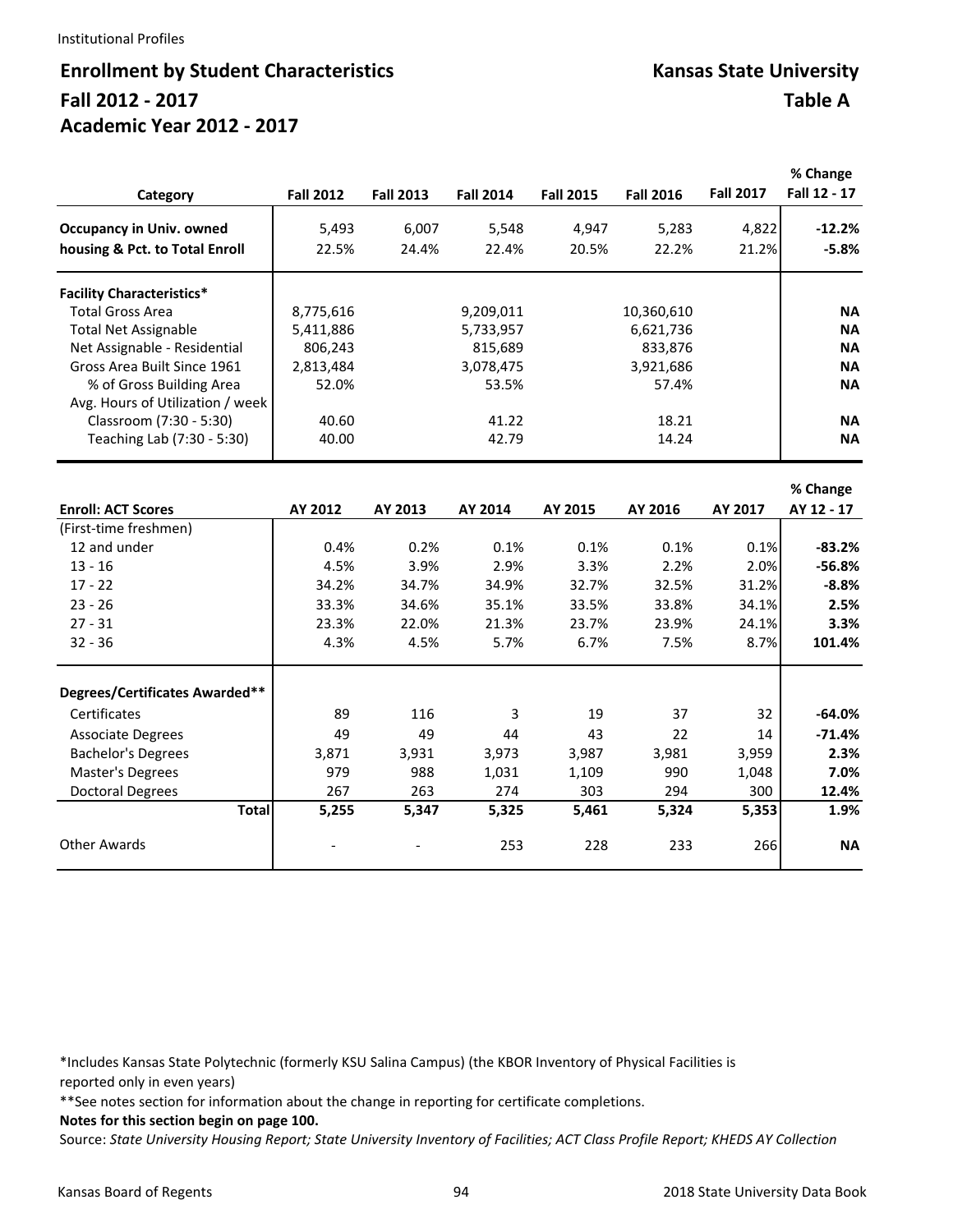# **Student Success Index\*** The Controllering of the Controllering Manual Mansas State University **Entrance Year 2006 - 2011** Table A

**Student** 



| $\blacksquare$ 1) Completed | <b>E</b> zi completed     | $\blacksquare$ 3) Completed $\blacksquare$ 4) Retailled |                         | a bi netamed       | <b>MOI RELATTIEU</b> |
|-----------------------------|---------------------------|---------------------------------------------------------|-------------------------|--------------------|----------------------|
| <b>Home Institution</b>     | <b>System Institution</b> | <b>Elsewhere</b>                                        | <b>Home Institution</b> | System Institution | Elsewhere            |
|                             |                           |                                                         |                         |                    |                      |

| <b>Entrance</b><br>Year | <b>Completed</b><br>Home<br><b>Institution</b> | <b>Completed</b><br>System<br><b>Institution</b> | Completed<br><b>Elsewhere</b> | <b>Retained</b><br>Home<br><b>Institution</b> | <b>Retained</b><br>System<br><b>Institution</b> | <b>Retained</b><br><b>Elsewhere</b> | <b>Student</b><br><b>Success</b><br>Rate |
|-------------------------|------------------------------------------------|--------------------------------------------------|-------------------------------|-----------------------------------------------|-------------------------------------------------|-------------------------------------|------------------------------------------|
| 2006                    | 50.9%                                          | 8.3%                                             | 6.3%                          | 4.4%                                          | 3.3%                                            | 2.9%                                | 76.0%                                    |
| 2007                    | 51.8%                                          | 7.5%                                             | 6.5%                          | 4.1%                                          | 3.8%                                            | 3.1%                                | 76.8%                                    |
| 2008                    | 53.8%                                          | 7.7%                                             | 5.9%                          | 3.6%                                          | 3.2%                                            | 1.9%                                | 76.1%                                    |
| 2009                    | 55.8%                                          | 6.9%                                             | 4.5%                          | 4.0%                                          | 3.0%                                            | 0.8%                                | 75.0%                                    |
| 2010                    | 58.3%                                          | 6.9%                                             | 2.9%                          | 3.6%                                          | 3.0%                                            | 1.1%                                | 75.8%                                    |
| 2011                    | 58.6%                                          | 7.2%                                             | 2.8%                          | 3.4%                                          | 2.0%                                            | 1.5%                                | 75.6%                                    |

\*Cohort measured includes all first‐time entering and transferring degree‐seeking students. **Notes for this section begin on page 100.** 

Source: *KHEDS AY Collection; National Student Clearinghouse*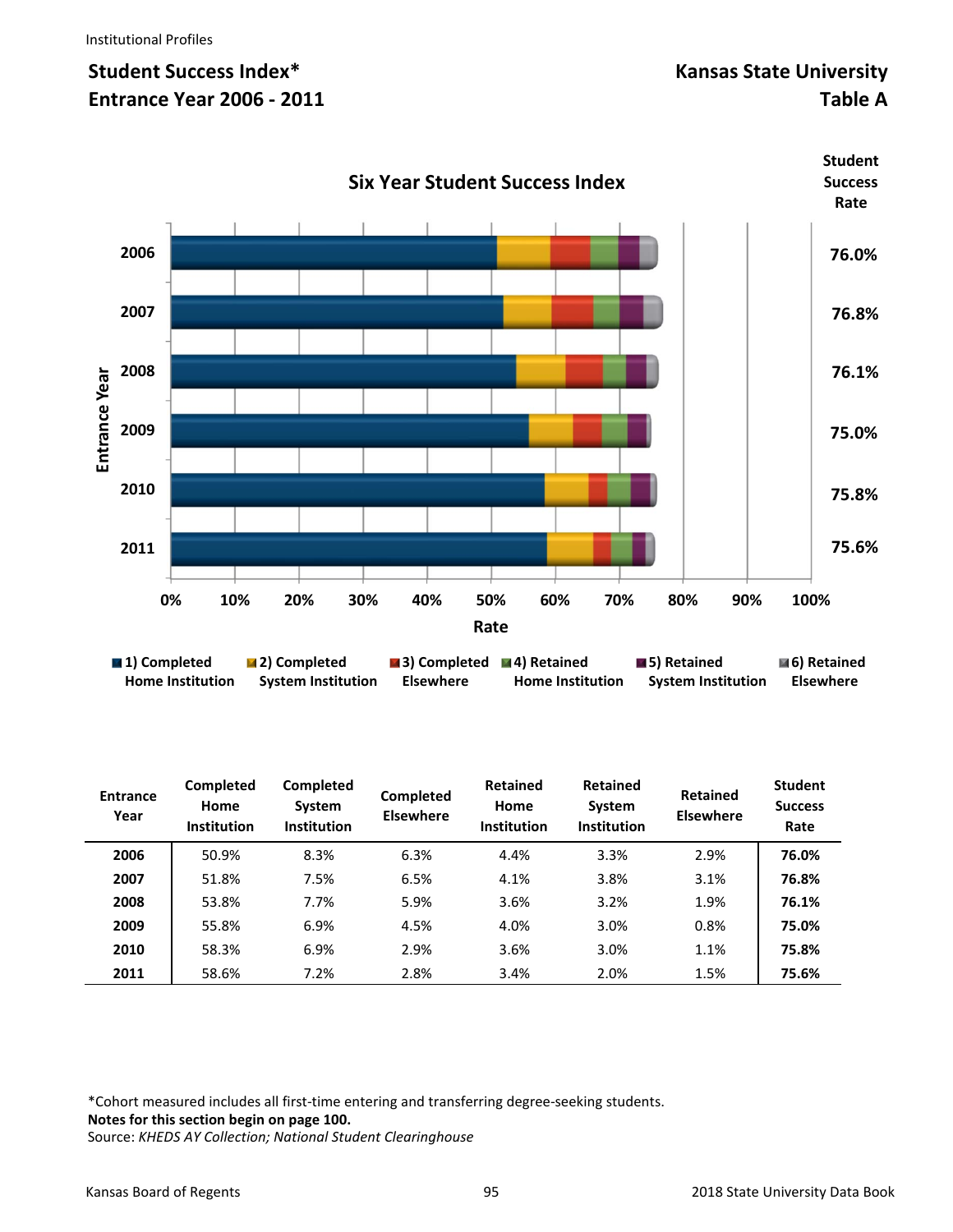## Total Operating Expenditures by Fund **Kansas State University Fiscal Year 2012 ‐ 2017 Table B**

**Percent** 

| Category                                                                                                                         | FY 2012                       | FY 2013                       | FY 2014                          | FY 2015                       | FY 2016                          | <b>FY 2017</b>                   | reiceilt<br>of Total<br>FY 2017 |
|----------------------------------------------------------------------------------------------------------------------------------|-------------------------------|-------------------------------|----------------------------------|-------------------------------|----------------------------------|----------------------------------|---------------------------------|
| State General Fund Exp.                                                                                                          | \$102,623,491                 | \$102,498,182                 | \$99,878,439                     | \$105,262,021                 | \$99,038,973                     | \$97,310,909                     | 14.0%                           |
| Percent Increase Exp.                                                                                                            | $-2.1%$                       | $-0.1%$                       | $-2.6%$                          | 5.4%                          | $-5.9%$                          | $-1.7%$                          |                                 |
| <b>General Fees Funds (Tuition)</b>                                                                                              | \$165,782,712                 | \$186,747,929                 | \$198,600,090                    | \$206,428,717                 | \$220,396,554                    | \$218,082,076                    | 31.3%                           |
| <b>Percent Increase Tuition</b>                                                                                                  | 17.5%                         | 12.6%                         | 6.3%                             | 3.9%                          | 6.8%                             | $-1.1%$                          |                                 |
| Hospital Revenue Funds                                                                                                           | \$0                           | \$0                           | \$0                              | \$0                           | \$0                              | \$0                              | 0.0%                            |
| <b>Other General Use</b>                                                                                                         | \$100,000                     | \$100,000                     | \$100,000                        | \$100,000                     | \$100,000                        | \$224,842                        | < 0.1%                          |
| Percent Increase                                                                                                                 | 0.0%                          | 0.0%                          | 0.0%                             | 0.0%                          | 0.0%                             | 124.8%                           |                                 |
| <b>General Use Exp.</b>                                                                                                          | \$268,506,203                 | \$289,346,111                 | \$298,578,529                    | \$311,790,738                 | \$319,535,527                    | \$315,617,827                    | 45.3%                           |
| Percent Increase GU                                                                                                              | 9.2%                          | 7.8%                          | 3.2%                             | 4.4%                          | 2.5%                             | $-1.2%$                          |                                 |
| Restricted Use Exp.                                                                                                              | \$214,174,705                 | \$221,782,920                 | \$224,358,690                    | \$231,085,530                 | \$231,628,591                    | \$249,502,718                    | 35.8%                           |
| Percent Increase RU                                                                                                              | 9.6%                          | 3.6%                          | 1.2%                             | 3.0%                          | 0.2%                             | 7.7%                             |                                 |
| <b>Operating Expenditures</b>                                                                                                    | \$482,680,908                 | \$511,129,031                 | \$522,937,219                    | \$542,876,268                 | \$551,164,118                    | \$565,120,545                    | 81.1%                           |
| Pct. Increase - Operating Exp.                                                                                                   | 9.3%                          | 5.9%                          | 2.3%                             | 3.8%                          | 1.5%                             | 2.5%                             |                                 |
| Restricted Use Non-Reportable<br><b>Student Loan Expenditures</b>                                                                | \$132,133,582                 | \$134,426,591                 | \$134,144,678                    | \$134,268,352                 | \$133,797,219                    | \$131,706,286                    | 18.9%                           |
| Percent Increase RU N-R<br><b>Total Operating Expenditures</b><br>(including Non-reportable<br><b>Student Loan Expenditures)</b> | 6.3%<br>\$614,814,490<br>8.7% | 1.7%<br>\$645,555,622<br>5.0% | $-0.2%$<br>\$657,081,897<br>1.8% | 0.1%<br>\$677,144,620<br>3.1% | $-0.4%$<br>\$684,961,337<br>1.2% | $-1.6%$<br>\$696,826,831<br>1.7% | 100.0%                          |

### **Total Operating Expenditures by Fund Fiscal Year 2012 ‐ 2017**



#### **Notes for this section begin on page 100.**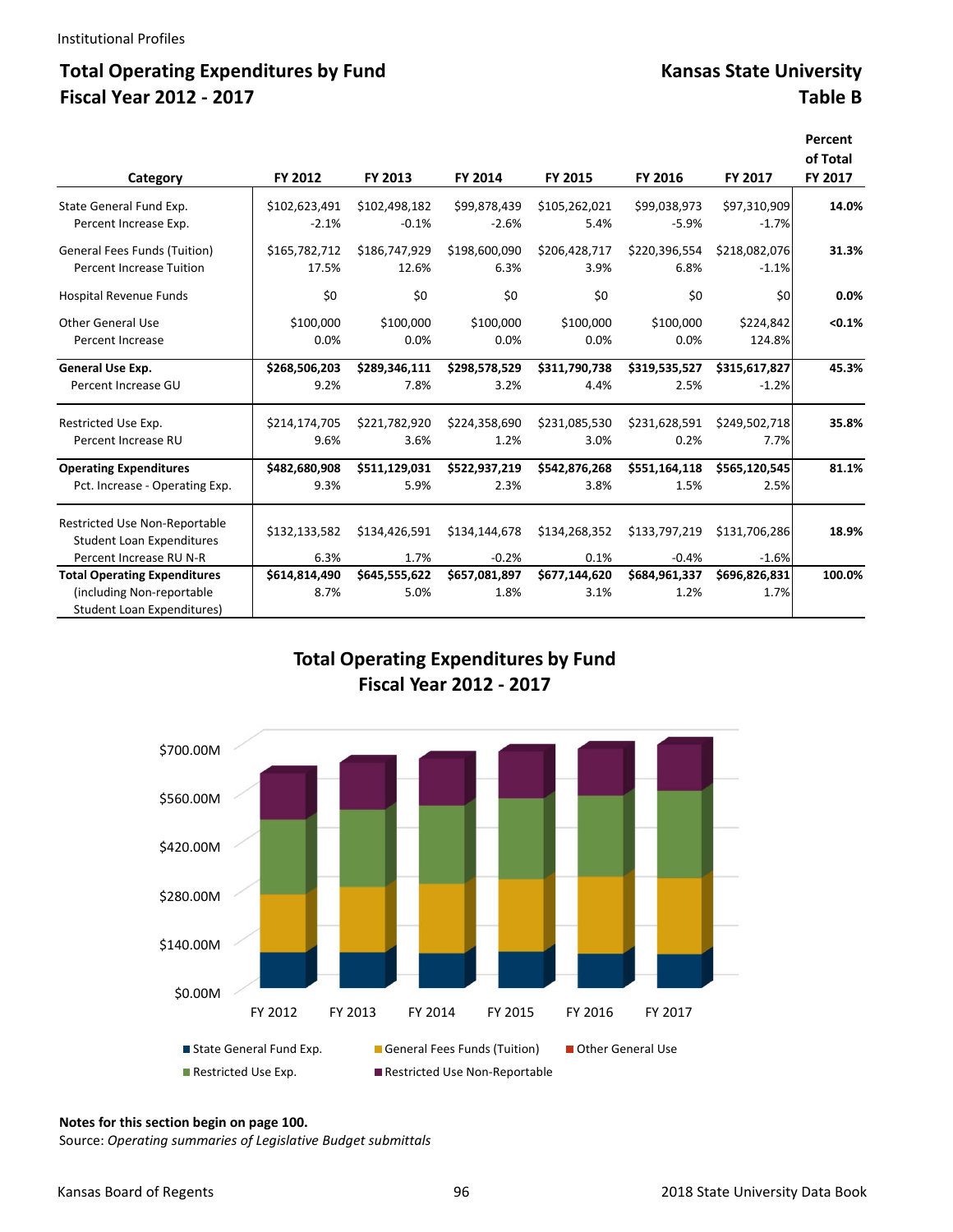# All Funds Operating Expenditures by Program Kansas State University **Fiscal Year 2012 ‐ 2017 Table C**

| Category                                                                                              | FY 2012                   | FY 2013                   | FY 2014                   | FY 2015                   | FY 2016                   | FY 2017                   | % Change<br>FY 12 - 17 |
|-------------------------------------------------------------------------------------------------------|---------------------------|---------------------------|---------------------------|---------------------------|---------------------------|---------------------------|------------------------|
| Instruction<br>per FTE Student                                                                        | \$156,951,476<br>\$7,842  | \$168,578,647<br>\$8,185  | \$183,093,145<br>\$8,817  | \$188,037,417<br>\$9,013  | \$184,074,452<br>\$9,022  | \$186,612,414<br>\$9,242  | 18.9%<br>17.9%         |
| <b>Academic Support</b><br>per FTE Student                                                            | \$42,249,298<br>\$2,111   | \$41,521,861<br>\$2,016   | \$40,299,737<br>\$1,941   | \$48,121,407<br>\$2,307   | \$42,713,879<br>\$2,094   | \$42,926,356<br>\$2,126   | 1.6%<br>0.7%           |
| <b>Student Services</b><br>per FTE Student                                                            | \$21,326,015<br>\$1,066   | \$23,076,836<br>\$1,120   | \$24,424,411<br>\$1,176   | \$26,046,238<br>\$1,249   | \$26,390,433<br>\$1,294   | \$24,524,083<br>\$1,215   | 15.0%<br>14.0%         |
| <b>Institutional Support</b><br>per FTE Student                                                       | \$30,813,181<br>\$1,540   | \$33,236,387<br>\$1,614   | \$31,471,571<br>\$1,516   | \$32,299,206<br>\$1,548   | \$32,831,979<br>\$1,609   | \$34,025,251<br>\$1,685   | 10.4%<br>9.5%          |
| <b>Educational Program</b><br>per FTE Student                                                         | \$251,339,970<br>\$12,558 | \$266,413,731<br>\$12,935 | \$279,288,864<br>\$13,450 | \$294,504,268<br>\$14,117 | \$286,010,743<br>\$14,019 | \$288,088,104<br>\$14,267 | 14.6%<br>13.6%         |
| <b>Physical Plant</b>                                                                                 | \$39,073,569              | \$41,518,837              | \$39,114,400              | \$38,774,991              | \$37,317,955              | \$36,142,756              | $-7.5%$                |
| Research                                                                                              | \$64,221,576              | \$70,288,032              | \$67,540,705              | \$74,692,229              | \$77,847,770              | \$82,343,738              | 28.2%                  |
| <b>Public Service</b>                                                                                 | \$21,682,797              | \$22,679,197              | \$17,005,363              | \$16,565,402              | \$15,262,039              | \$15,277,946              | $-29.5%$               |
| Scholarships and Fellowships                                                                          | \$52,466,227              | \$54,653,507              | \$58,906,289              | \$61,759,496              | \$63,997,487              | \$67,367,564              | 28.4%                  |
| Other (including Transfers)                                                                           | \$6,918,288               | \$4,958,563               | \$19,721,452              | \$17,365,035              | \$29,963,919              | \$20,448,384              | 195.6%                 |
| <b>Total Educ. and General</b>                                                                        | \$435,702,427             | \$460,511,867             | \$481,577,073             | \$503,661,421             | \$510,399,913             | \$509,668,492             | 17.0%                  |
| <b>Auxiliary Enterprises</b>                                                                          | \$46,978,481              | \$50,617,164              | \$41,360,146              | \$39,214,847              | \$40,764,205              | \$55,452,053              | 18.0%                  |
| <b>Operating Expenditures</b>                                                                         | \$482,680,908             | \$511,129,031             | \$522,937,219             | \$542,876,268             | \$551,164,118             | \$565,120,545             | 17.1%                  |
| Restricted Use Non-Reportable<br><b>Student Loan Expenditures</b>                                     | \$132,133,582             | \$134,426,591             | \$134,144,678             | \$134,268,352             | \$133,797,219             | \$131,706,286             | $-0.3%$                |
| <b>Total Operating Expenditures</b><br>(including Non-reportable<br><b>Student Loan Expenditures)</b> | \$614,814,490             | \$645,555,622             | \$657,081,897             | \$677,144,620             | \$684,961,337             | \$696,826,831             | 13.3%                  |

## **All Funds Operating Expenditures by Program Fiscal Year 2012 ‐ 2017**



#### **Notes for this section begin on page 100.**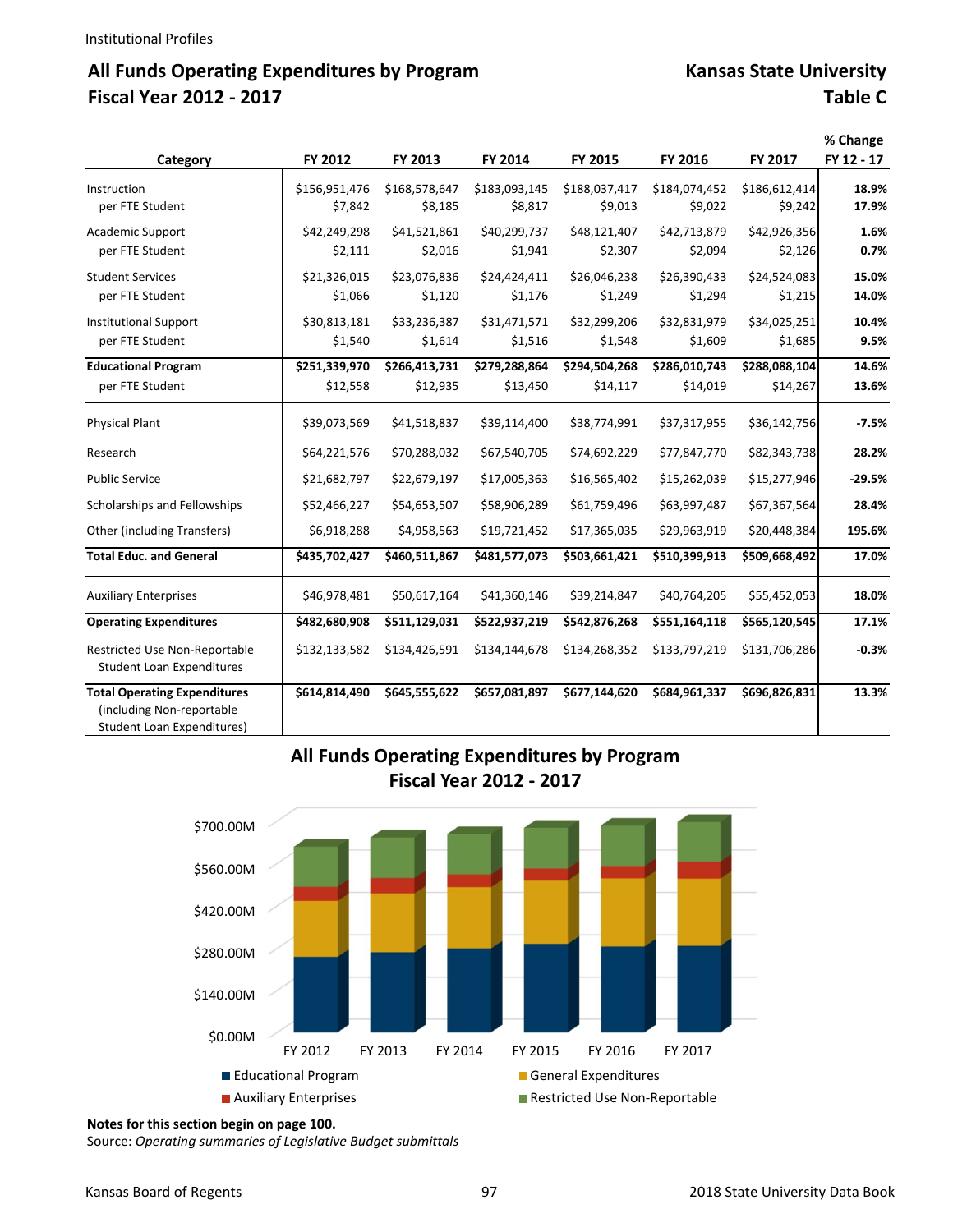# General Use Operating Expenditures by Program **Kansas State University Fiscal Year 2012 ‐ 2017 Table D**

|                                |               |               |               |               |               |               | % Change   |
|--------------------------------|---------------|---------------|---------------|---------------|---------------|---------------|------------|
| Category                       | FY 2012       | FY 2013       | FY 2014       | FY 2015       | FY 2016       | FY 2017       | FY 12 - 17 |
| Instruction                    | \$132,188,737 | \$136,669,949 | \$140,518,227 | \$143,808,881 | \$143,244,788 | \$144,082,567 | 9.0%       |
| per FTE Student                | \$6.605       | \$6,636       | \$6,767       | \$6,893       | \$7,021       | \$7,136       | 8.0%       |
| Academic Support               | \$36,628,528  | \$36,690,052  | \$37,328,977  | \$41,541,754  | \$36,594,610  | \$38,332,924  | 4.7%       |
| per FTE Student                | \$1,830       | \$1,781       | \$1,798       | \$1,991       | \$1,794       | \$1,898       | 3.7%       |
| <b>Student Services</b>        | \$12,461,775  | \$12,857,249  | \$13,069,164  | \$13,971,235  | \$13,927,994  | \$14,323,278  | 14.9%      |
| per FTE Student                | \$623         | \$624         | \$629         | \$670         | \$683         | \$709         | 13.9%      |
| <b>Institutional Support</b>   | \$25,139,042  | \$27,461,233  | \$26,493,868  | \$27,323,316  | \$26,825,481  | \$28,103,887  | 11.8%      |
| per FTE Student                | \$1,256       | \$1,333       | \$1,276       | \$1,310       | \$1,315       | \$1,392       | 10.8%      |
| <b>Educational Program</b>     | \$206,418,082 | \$213,678,483 | \$217,410,236 | \$226,645,186 | \$220,592,873 | \$224,842,656 | 8.9%       |
| per FTE Student                | \$10,314      | \$10,375      | \$10,470      | \$10,864      | \$10,812      | \$11,135      | 8.0%       |
| <b>Physical Plant</b>          | \$35,529,844  | \$36,718,642  | \$34,641,555  | \$33,384,210  | \$29,970,976  | \$34,246,226  | $-3.6%$    |
| Research                       | \$7,390,701   | \$13,617,337  | \$13,211,098  | \$17,294,269  | \$20,788,840  | \$18,624,338  | 152.0%     |
| <b>Public Service</b>          | \$2,184,082   | \$3,116,252   | \$3,528,976   | \$3,608,801   | \$3,321,979   | \$3,789,202   | 73.5%      |
| Scholarships and Fellowships   | \$16,505,371  | \$18,260,998  | \$20,667,598  | \$21,930,300  | \$22,905,334  | \$23,580,768  | 42.9%      |
| Other (including Transfers)    | \$478,123     | \$3,954,399   | \$9,110,992   | \$8,786,126   | \$21,799,947  | \$10,526,995  | 2101.7%    |
| <b>Total Educ. and General</b> | \$268,506,203 | \$289,346,111 | \$298,570,455 | \$311,648,892 | \$319,379,949 | \$315,610,185 | 17.5%      |
| <b>Auxiliary Enterprises</b>   | \$0           | \$0           | \$8,074       | \$141,846     | \$155,578     | \$7,642       | <b>NA</b>  |
| <b>Total General Use Exp.</b>  | \$268,506,203 | \$289,346,111 | \$298,578,529 | \$311,790,738 | \$319,535,527 | \$315,617,827 | 17.5%      |

### **General Use Operating Expenditures by Program Fiscal Year 2012 ‐ 2017**



**Notes for this section begin on page 100.**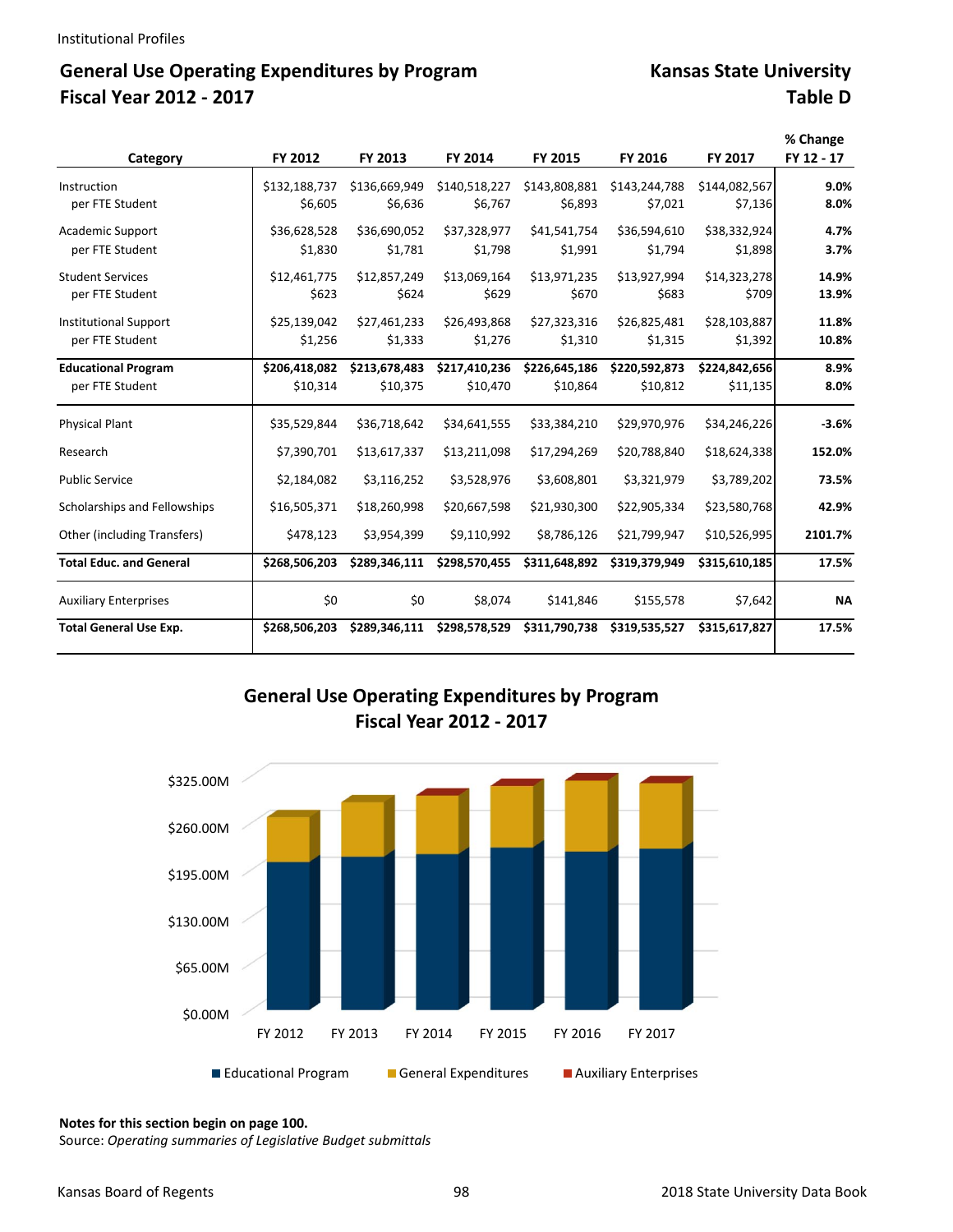# General Use Operating Expenditures by Object Kansas State University **Fiscal Year 2012 ‐ 2017 Table E**

|                                     |               |               |               |               |               |               | % Change   |
|-------------------------------------|---------------|---------------|---------------|---------------|---------------|---------------|------------|
| Category                            | FY 2012       | FY 2013       | FY 2014       | FY 2015       | FY 2016       | FY 2017       | FY 12 - 17 |
| Classified - FTE                    | 743.7         | 712.2         | 695.3         | 670.1         | 652.1         | 598.2         | $-19.6%$   |
| Classified - Expenditures           | \$24,097,180  | \$24,110,402  | \$24,527,754  | \$23,890,742  | \$22,682,983  | \$22,699,312  | $-5.8%$    |
| Unclassified - FTE                  | 1,895.1       | 1,935.8       | 1,939.0       | 1,928.9       | 1,911.2       | 1,893.4       | $-0.1%$    |
| Unclassified - Expenditures         | \$129,079,845 | \$135,876,639 | \$144,325,194 | \$153,716,081 | \$156,871,441 | \$159,437,993 | 23.5%      |
| <b>Student Wages Expenditures</b>   | \$3,790,407   | \$4,004,637   | \$3,720,636   | \$3,621,624   | \$3,444,511   | \$3,247,557   | $-14.3%$   |
| <b>Health Insurance</b>             | \$17,091,303  | \$19,561,393  | \$19,465,505  | \$19,556,302  | \$18,065,014  | \$17,681,003  | 3.5%       |
| All Other Fringe                    | \$25,944,530  | \$27,132,796  | \$28,501,240  | \$29,863,287  | \$29,943,218  | \$28,968,268  | 11.7%      |
| <b>Subtotal Salaries - FTE</b>      | 2,638.7       | 2,648.0       | 2,634.3       | 2,599.1       | 2,563.3       | 2,491.7       | $-5.6%$    |
| <b>Subtotal Salaries - Exp.</b>     | \$200,003,265 | \$210,685,867 | \$220,540,329 | \$230,648,036 | \$231,007,167 | \$232,034,133 | 16.0%      |
| <b>Other Operating Expenditures</b> | \$55,221,008  | \$64,791,398  | \$64,676,602  | \$67,699,306  | \$77,833,586  | \$68,645,673  | 24.3%      |
| <b>Utilities</b>                    | \$13,281,930  | \$13,868,846  | \$13,361,598  | \$13,443,396  | \$10,694,774  | \$14,938,021  | 12.5%      |
| <b>Total General Use Exp.</b>       | \$268,506,203 | \$289,346,111 | \$298,578,529 | \$311,790,738 | \$319,535,527 | \$315,617,827 | 17.5%      |

### **General Use Operating Expenditures by Object Fiscal Year 2012 ‐ 2017**



#### **Notes for this section begin on page 100.**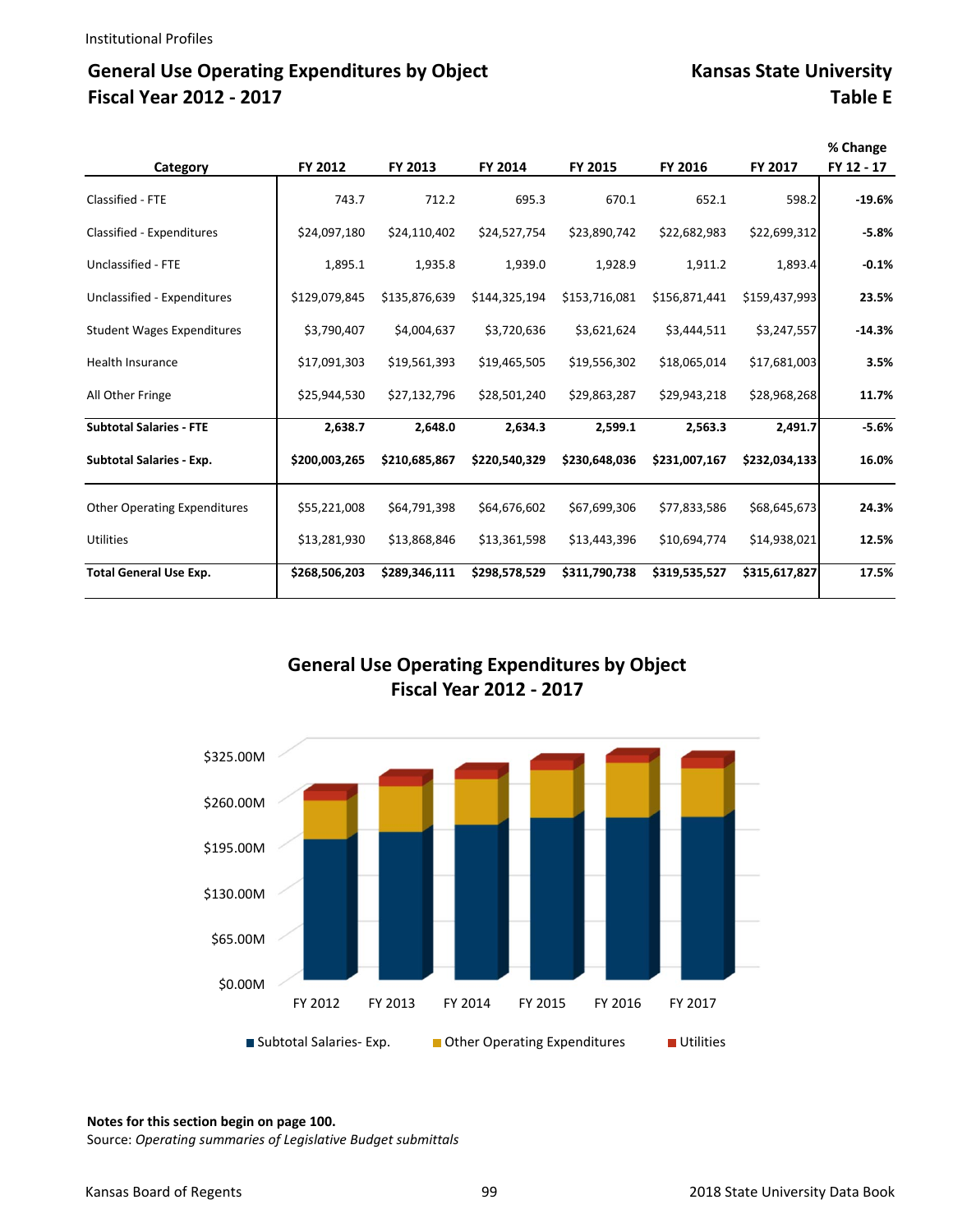### Institutional Profiles Notes – Kansas State University

### **General Notes:**

1. The data in any tables that use the KHEDS AY Collection may have changed slightly in Academic Year 2010 through Academic Year 2014 due to a data clean‐up which improved the quality of data. Due to this slight adjustment in data, these tables may not match exactly what was published in prior year data books.

### **Table A: Enrollment by Student Characteristics**

- 1. Beginning with the January 2015 data book, KBOR is using KHEDS Academic Year (AY) data instead of the KBOR Student Demographics Report and the Kansas Higher Education Enrollment Report (KHEER) for the enrollment and demographics data in Table A. The KHEDS Academic Year consists of consecutive summer, fall, and spring terms (i.e. the 2014 Academic Year covers Summer 2013 + Fall 2013 + Spring 2014). This change was made to align the data book with other KBOR reports.
- 2. Demographic and enrollment data can also be found in the Kansas Higher Education Reporting System (KHERS). KHERS is a web-based reporting tool providing access to data about Kansas public postsecondary institutions. KHERS allows users to view trends, filter reports, and perform comparisons through regularly‐updated dashboards, graphs and charts. KHERS can be accessed at stats.kansasregents.org/.
- 3. A divisor of 30 is used to calculate FTE for undergraduate students in an academic year, while a divisor of 24 is used for graduate students
- 4. Full-time students are defined as those enrolled in at least 24 credit hours in an academic year. Some institutions include additional factors for determining graduate student status when reporting to the National Student Clearinghouse, or for financial aid purposes, including GTA/GRA employment and/or enrollment in dissertation hours. IPEDS also uses additional criteria when determining graduate student status.
- 5. AY 2009-2011 residency data is taken from the Student Status file of the KHEDS AY Collection, which measures residency at the end of the academic year. Subsequent data is taken from the new Enrolled Flags field which measures residency at the beginning of the academic year, and matches what is currently displayed in the Kansas Higher Education Reporting System.
- 6. "Residency by Exception" refers to students who were not domiciliary residents of Kansas at the beginning of the academic year, but are classified as Kansas residents for tuition purposes pursuant to an allowable exception per statute.
- 7. The "% Change" column does not reflect the change in percentage for Student Age: Undergraduates, Student Age: Graduates, and Student Race/Ethnicity, but instead reflects the percent change in the number of students in each category for the time period. These number more accurately reflect the change in student population.
- 8. Beginning in AY 2011, institutions were required to report student's race/ethnicity according to definitions and parameters established by the U.S. Department of Education (IPEDS). According to these new definitions, a student's race/ethnicity can now be reported in four newly created or modified categories: Black or African‐American, Asian, Native Hawaiian/Pacific Islander, and Two or more races. The other race/ethnicity reporting categories are White, Non-resident Alien, American Indian/Alaska Native, Asian, and Unknown. The Hispanic ethnicity category includes all students who reported a Hispanic ethnicity, regardless of their race selection.
- 9. Prior to 2015, completions data in this table came from the IPEDS Completions survey and certificates were not included.
- 10. KBOR staff have worked to align completions definitions to IPEDS. As a result, the decision was made to modify the "certificates" category, beginning with AY 2014, to include all post‐secondary university certificates that lead to an industry recognized credential, license, or certification in standard reporting. Certificates that do not lead to an industry‐recognized credential are included under the "Other Awards" category. Certificates presented in Table 3.6 are categorized to reflect this new system of classification, while certificates for AY 2009 – AY 2013 in the Institutional Profiles section are categorized to match previous KBOR reporting, such as *Foresight 2020*, in order to allow individual institutions to do direct comparisons with prior year data.
- 11. Gross Building area the floor area contained within the building measured to the internal face of the external walls.
- 12. Net assignable area ‐ the gross area less the actual structural, mechanical, restrooms, custodial and circulation area.
- 13. Total Gross area ‐ area measured to outside face of each enclosed floor of building, excluding the roof.
- 14. The space factor shown for classrooms and teaching laboratories is derived by dividing the net assignable square feet by the weekly student contact hours. Small space factors indicate better utilization. More efficient utilization is easier to obtain at the larger institutions. The goal or standard particularly for the larger institutions is 0.83 for classrooms. Also, the goal for